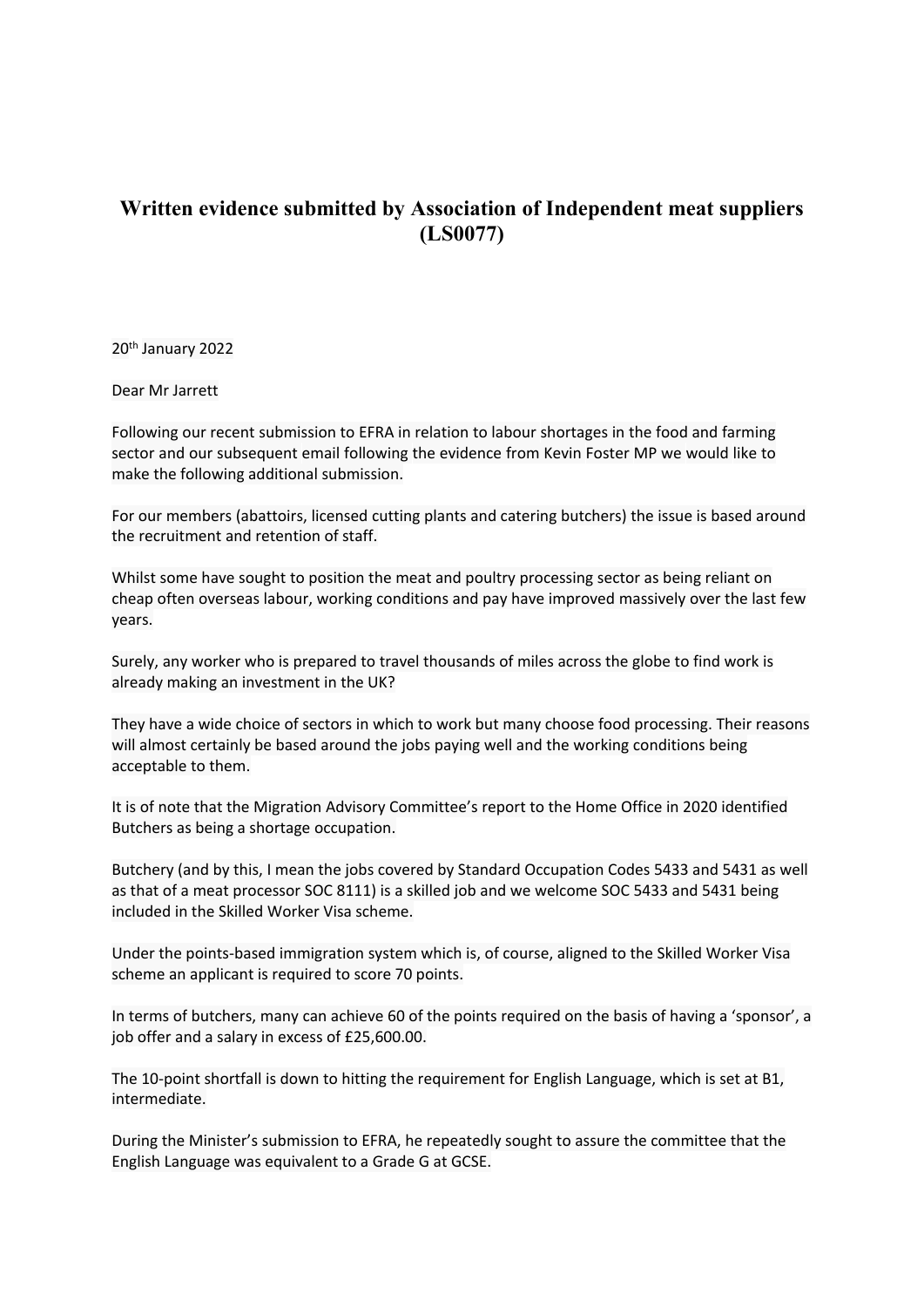The Minister also stated in his letter 29th December that level B1 is 'basic conversational'

We contend that this is simply not the case.

Setting aside the issue that the Minister didn't appear to know that in 2017 the GCSE Grading system changed from an A to G grade system to a numerical score of 9 to 1 with 9 being the top grade.

The guidance published by the Joint Council for Qualifications for Grade Descriptors for GCSE Summer 2021 [Summer-2021-Grade-Descriptors-GCSE.pdf](https://www.jcq.org.uk/wp-content/uploads/2021/04/Summer-2021-Grade-Descriptors-GCSE.pdf) [\(jcq.org.uk\)](https://www.jcq.org.uk/wp-content/uploads/2021/04/Summer-2021-Grade-Descriptors-GCSE.pdf) states that:

*To achieve a grade 1, students' evidence will show that they have demonstrated engagement with sufficient content, achieved some credit across elements of the specification content and achieved credit in some assessment objectives.*

This Grade 1 (or formally a Grade G) is, we believe, in no way equivalent to the CEFR Guidance of B1 intermediate which butchers applying for a Skilled Worker Visa must achieve.

The requirement for a Skilled Worker Visa requires that you must prove you can read, write, speak and understand English to at least level B1 on the Common European Framework of Reference for Languages (CEFR) scale

[Common](https://www.coe.int/en/web/common-european-framework-reference-languages) [European](https://www.coe.int/en/web/common-european-framework-reference-languages) [Framework](https://www.coe.int/en/web/common-european-framework-reference-languages) [of](https://www.coe.int/en/web/common-european-framework-reference-languages) [Reference](https://www.coe.int/en/web/common-european-framework-reference-languages) [for](https://www.coe.int/en/web/common-european-framework-reference-languages) [Languages](https://www.coe.int/en/web/common-european-framework-reference-languages) [\(CEFR\)](https://www.coe.int/en/web/common-european-framework-reference-languages) [Global](https://www.coe.int/en/web/common-european-framework-reference-languages/table-1-cefr-3.3-common-reference-levels-global-scale) [scale](https://www.coe.int/en/web/common-european-framework-reference-languages/table-1-cefr-3.3-common-reference-levels-global-scale) [-](https://www.coe.int/en/web/common-european-framework-reference-languages/table-1-cefr-3.3-common-reference-levels-global-scale) [Table](https://www.coe.int/en/web/common-european-framework-reference-languages/table-1-cefr-3.3-common-reference-levels-global-scale) [1](https://www.coe.int/en/web/common-european-framework-reference-languages/table-1-cefr-3.3-common-reference-levels-global-scale) [\(CEFR](https://www.coe.int/en/web/common-european-framework-reference-languages/table-1-cefr-3.3-common-reference-levels-global-scale) [3.3\):](https://www.coe.int/en/web/common-european-framework-reference-languages/table-1-cefr-3.3-common-reference-levels-global-scale) [Common](https://www.coe.int/en/web/common-european-framework-reference-languages/table-1-cefr-3.3-common-reference-levels-global-scale) [Reference](https://www.coe.int/en/web/common-european-framework-reference-languages/table-1-cefr-3.3-common-reference-levels-global-scale) [levels](https://www.coe.int/en/web/common-european-framework-reference-languages/table-1-cefr-3.3-common-reference-levels-global-scale) [\(coe.int\)](https://www.coe.int/en/web/common-european-framework-reference-languages/table-1-cefr-3.3-common-reference-levels-global-scale) provides the details for B1 (Independent User). This requires that the applicant achieves the following

*Can understand the main points of clear standard input on familiar matters regularly encountered in work, school, leisure, etc.*

*Can deal with most situations likely to arise whilst travelling in an area where the language is spoken.*

*Can produce simple connected text on topics which are familiar or of personal interest.*

*Can describe experiences and events, dreams, hopes & ambitions and briefly give reasons and explanations for opinions and plans.*

We have looked at some of the tests being offered by the Government's Approved Test Providers: [https://www.gov.uk/guidance/prove-your-english-language-abilities-with-a-secure-english](https://www.gov.uk/guidance/prove-your-english-language-abilities-with-a-secure-english-language-test-selt#approved-test-providers)[language-test-selt#approved-test-providers](https://www.gov.uk/guidance/prove-your-english-language-abilities-with-a-secure-english-language-test-selt#approved-test-providers)

And suggest that this example from Trinity College London: **[B1](https://www.trinitycollege.com/qualifications/SELT/UKVI/B1-GESE-grade-5/book-test-GESE-grade-5?utm_term&utm_campaign=Exam%2Blevels&utm_source=adwords&utm_medium=ppc&hsa_acc=3602471617&hsa_cam=11718237831&hsa_grp=120852283619&hsa_ad=513363418279&hsa_src=g&hsa_tgt=dsa-1220004338328&hsa_kw&hsa_mt&hsa_net=adwords&hsa_ver=3&gclid=CjwKCAiA55mPBhBOEiwANmzoQsw10UCddEn8ibILbnBCT66tpl7jvFK-2juka-6OqvNdYZpbwGkcjBoChtoQAvD_BwE) [Test](https://www.trinitycollege.com/qualifications/SELT/UKVI/B1-GESE-grade-5/book-test-GESE-grade-5?utm_term&utm_campaign=Exam%2Blevels&utm_source=adwords&utm_medium=ppc&hsa_acc=3602471617&hsa_cam=11718237831&hsa_grp=120852283619&hsa_ad=513363418279&hsa_src=g&hsa_tgt=dsa-1220004338328&hsa_kw&hsa_mt&hsa_net=adwords&hsa_ver=3&gclid=CjwKCAiA55mPBhBOEiwANmzoQsw10UCddEn8ibILbnBCT66tpl7jvFK-2juka-6OqvNdYZpbwGkcjBoChtoQAvD_BwE) [Booking](https://www.trinitycollege.com/qualifications/SELT/UKVI/B1-GESE-grade-5/book-test-GESE-grade-5?utm_term&utm_campaign=Exam%2Blevels&utm_source=adwords&utm_medium=ppc&hsa_acc=3602471617&hsa_cam=11718237831&hsa_grp=120852283619&hsa_ad=513363418279&hsa_src=g&hsa_tgt=dsa-1220004338328&hsa_kw&hsa_mt&hsa_net=adwords&hsa_ver=3&gclid=CjwKCAiA55mPBhBOEiwANmzoQsw10UCddEn8ibILbnBCT66tpl7jvFK-2juka-6OqvNdYZpbwGkcjBoChtoQAvD_BwE) [|](https://www.trinitycollege.com/qualifications/SELT/UKVI/B1-GESE-grade-5/book-test-GESE-grade-5?utm_term&utm_campaign=Exam%2Blevels&utm_source=adwords&utm_medium=ppc&hsa_acc=3602471617&hsa_cam=11718237831&hsa_grp=120852283619&hsa_ad=513363418279&hsa_src=g&hsa_tgt=dsa-1220004338328&hsa_kw&hsa_mt&hsa_net=adwords&hsa_ver=3&gclid=CjwKCAiA55mPBhBOEiwANmzoQsw10UCddEn8ibILbnBCT66tpl7jvFK-2juka-6OqvNdYZpbwGkcjBoChtoQAvD_BwE) [Book](https://www.trinitycollege.com/qualifications/SELT/UKVI/B1-GESE-grade-5/book-test-GESE-grade-5?utm_term&utm_campaign=Exam%2Blevels&utm_source=adwords&utm_medium=ppc&hsa_acc=3602471617&hsa_cam=11718237831&hsa_grp=120852283619&hsa_ad=513363418279&hsa_src=g&hsa_tgt=dsa-1220004338328&hsa_kw&hsa_mt&hsa_net=adwords&hsa_ver=3&gclid=CjwKCAiA55mPBhBOEiwANmzoQsw10UCddEn8ibILbnBCT66tpl7jvFK-2juka-6OqvNdYZpbwGkcjBoChtoQAvD_BwE) [GESE](https://www.trinitycollege.com/qualifications/SELT/UKVI/B1-GESE-grade-5/book-test-GESE-grade-5?utm_term&utm_campaign=Exam%2Blevels&utm_source=adwords&utm_medium=ppc&hsa_acc=3602471617&hsa_cam=11718237831&hsa_grp=120852283619&hsa_ad=513363418279&hsa_src=g&hsa_tgt=dsa-1220004338328&hsa_kw&hsa_mt&hsa_net=adwords&hsa_ver=3&gclid=CjwKCAiA55mPBhBOEiwANmzoQsw10UCddEn8ibILbnBCT66tpl7jvFK-2juka-6OqvNdYZpbwGkcjBoChtoQAvD_BwE) [Grade](https://www.trinitycollege.com/qualifications/SELT/UKVI/B1-GESE-grade-5/book-test-GESE-grade-5?utm_term&utm_campaign=Exam%2Blevels&utm_source=adwords&utm_medium=ppc&hsa_acc=3602471617&hsa_cam=11718237831&hsa_grp=120852283619&hsa_ad=513363418279&hsa_src=g&hsa_tgt=dsa-1220004338328&hsa_kw&hsa_mt&hsa_net=adwords&hsa_ver=3&gclid=CjwKCAiA55mPBhBOEiwANmzoQsw10UCddEn8ibILbnBCT66tpl7jvFK-2juka-6OqvNdYZpbwGkcjBoChtoQAvD_BwE) [5](https://www.trinitycollege.com/qualifications/SELT/UKVI/B1-GESE-grade-5/book-test-GESE-grade-5?utm_term&utm_campaign=Exam%2Blevels&utm_source=adwords&utm_medium=ppc&hsa_acc=3602471617&hsa_cam=11718237831&hsa_grp=120852283619&hsa_ad=513363418279&hsa_src=g&hsa_tgt=dsa-1220004338328&hsa_kw&hsa_mt&hsa_net=adwords&hsa_ver=3&gclid=CjwKCAiA55mPBhBOEiwANmzoQsw10UCddEn8ibILbnBCT66tpl7jvFK-2juka-6OqvNdYZpbwGkcjBoChtoQAvD_BwE)** [Test](https://www.trinitycollege.com/qualifications/SELT/UKVI/B1-GESE-grade-5/book-test-GESE-grade-5?utm_term&utm_campaign=Exam%2Blevels&utm_source=adwords&utm_medium=ppc&hsa_acc=3602471617&hsa_cam=11718237831&hsa_grp=120852283619&hsa_ad=513363418279&hsa_src=g&hsa_tgt=dsa-1220004338328&hsa_kw&hsa_mt&hsa_net=adwords&hsa_ver=3&gclid=CjwKCAiA55mPBhBOEiwANmzoQsw10UCddEn8ibILbnBCT66tpl7jvFK-2juka-6OqvNdYZpbwGkcjBoChtoQAvD_BwE) [|](https://www.trinitycollege.com/qualifications/SELT/UKVI/B1-GESE-grade-5/book-test-GESE-grade-5?utm_term&utm_campaign=Exam%2Blevels&utm_source=adwords&utm_medium=ppc&hsa_acc=3602471617&hsa_cam=11718237831&hsa_grp=120852283619&hsa_ad=513363418279&hsa_src=g&hsa_tgt=dsa-1220004338328&hsa_kw&hsa_mt&hsa_net=adwords&hsa_ver=3&gclid=CjwKCAiA55mPBhBOEiwANmzoQsw10UCddEn8ibILbnBCT66tpl7jvFK-2juka-6OqvNdYZpbwGkcjBoChtoQAvD_BwE) [Trinity](https://www.trinitycollege.com/qualifications/SELT/UKVI/B1-GESE-grade-5/book-test-GESE-grade-5?utm_term&utm_campaign=Exam%2Blevels&utm_source=adwords&utm_medium=ppc&hsa_acc=3602471617&hsa_cam=11718237831&hsa_grp=120852283619&hsa_ad=513363418279&hsa_src=g&hsa_tgt=dsa-1220004338328&hsa_kw&hsa_mt&hsa_net=adwords&hsa_ver=3&gclid=CjwKCAiA55mPBhBOEiwANmzoQsw10UCddEn8ibILbnBCT66tpl7jvFK-2juka-6OqvNdYZpbwGkcjBoChtoQAvD_BwE) [College](https://www.trinitycollege.com/qualifications/SELT/UKVI/B1-GESE-grade-5/book-test-GESE-grade-5?utm_term&utm_campaign=Exam%2Blevels&utm_source=adwords&utm_medium=ppc&hsa_acc=3602471617&hsa_cam=11718237831&hsa_grp=120852283619&hsa_ad=513363418279&hsa_src=g&hsa_tgt=dsa-1220004338328&hsa_kw&hsa_mt&hsa_net=adwords&hsa_ver=3&gclid=CjwKCAiA55mPBhBOEiwANmzoQsw10UCddEn8ibILbnBCT66tpl7jvFK-2juka-6OqvNdYZpbwGkcjBoChtoQAvD_BwE) [London](https://www.trinitycollege.com/qualifications/SELT/UKVI/B1-GESE-grade-5/book-test-GESE-grade-5?utm_term&utm_campaign=Exam%2Blevels&utm_source=adwords&utm_medium=ppc&hsa_acc=3602471617&hsa_cam=11718237831&hsa_grp=120852283619&hsa_ad=513363418279&hsa_src=g&hsa_tgt=dsa-1220004338328&hsa_kw&hsa_mt&hsa_net=adwords&hsa_ver=3&gclid=CjwKCAiA55mPBhBOEiwANmzoQsw10UCddEn8ibILbnBCT66tpl7jvFK-2juka-6OqvNdYZpbwGkcjBoChtoQAvD_BwE) is typical of what students are required to do.

It is of note that they believe a B1 test to be the equivalent of GSCE Grade 5 (formally a Grade E).

Looking at the speaking and listening task examples [Speaking](https://www.trinitycollege.com/qualifications/SELT/UKVI/B1-ISE-I/prepare-ISE-I/speaking-listening) [&](https://www.trinitycollege.com/qualifications/SELT/UKVI/B1-ISE-I/prepare-ISE-I/speaking-listening) [Listening](https://www.trinitycollege.com/qualifications/SELT/UKVI/B1-ISE-I/prepare-ISE-I/speaking-listening) [|](https://www.trinitycollege.com/qualifications/SELT/UKVI/B1-ISE-I/prepare-ISE-I/speaking-listening) [Trinity](https://www.trinitycollege.com/qualifications/SELT/UKVI/B1-ISE-I/prepare-ISE-I/speaking-listening) [College](https://www.trinitycollege.com/qualifications/SELT/UKVI/B1-ISE-I/prepare-ISE-I/speaking-listening) [London](https://www.trinitycollege.com/qualifications/SELT/UKVI/B1-ISE-I/prepare-ISE-I/speaking-listening) these include subjects such as Burlington Arcade and Dolphins.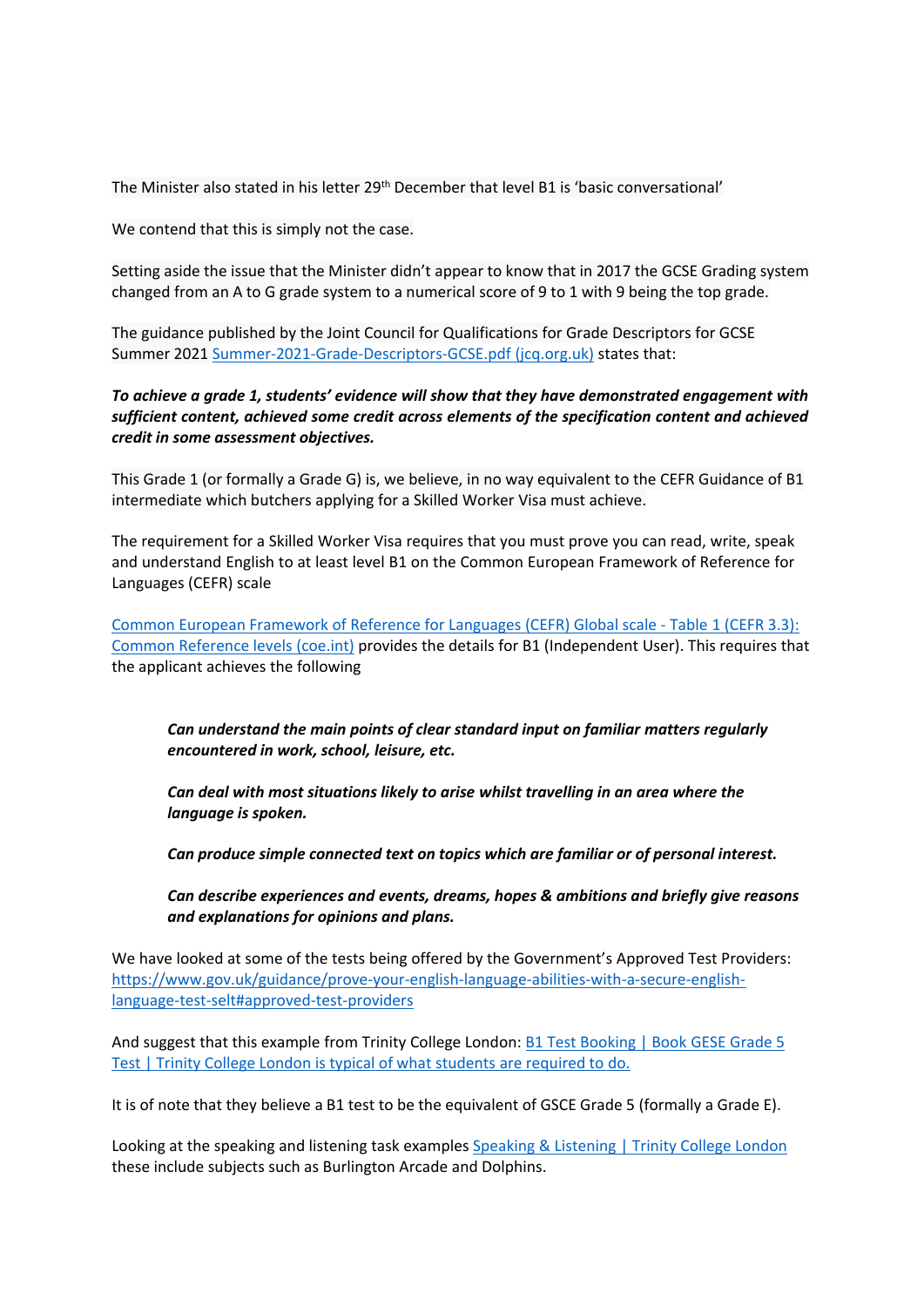Within the conversational exercises there are questions along the line of:

"My aunt's coming to stay with me for a week. Can you come up with some ideas for entertaining *her?"*

It is our view that the English Language test for butchers should be more work specific and have an element of real day scenarios such as how to contact the emergency services or asking directions.

We also believe that given the Government has announced a new 12-month Health and Social Care visa [Click](https://www.gov.uk/government/news/biggest-visa-boost-for-social-care-as-health-and-care-visa-scheme-expanded) [Here](https://www.gov.uk/government/news/biggest-visa-boost-for-social-care-as-health-and-care-visa-scheme-expanded) [a](https://www.gov.uk/government/news/biggest-visa-boost-for-social-care-as-health-and-care-visa-scheme-expanded)s a means to try to reduce the vacancies within that sector, they too should introduce a food processing and manufacturing visa, again for a 12-month period. This would allow for migrant labour to come to the UK, fill some of the estimated 140,000 vacancies that exist within the food industry and for them to learn English to the required B1 standard whilst working.

Turning now to sponsorship and licensed sponsors. We welcomed the Government's intervention for both seasonal poultry workers and pork butchers but are at a loss to understand why it is a requirement for recruiting these staff for businesses, many of whom already hold sponsorship licenses, to have to use one of the four Government nominated labour providers?

This added an unnecessary expense to recruitment of the roles of seasonal poultry worker and pork butcher and may suggest a reason why take up did not reach the levels expected by Government or required by the industry.

Surely the Government should concede that PLC's such as Cranswick and Morrisons Supermarkets etc. have not only the skill to recruit the workers they need for processing but also the trust of the Government that those who they recruit are not going to abuse the systems which are in place.

We would like clarity from the Government that any food processing business holding a skilled worker sponsor's license be allowed to recruit as they see fit from overseas labour pools and not be constrained by having to use Government appointed labour providers.

Finally, we'd also like to add some views on the **Skilled Worker visa: eligible occupations and codes: [Click](https://www.gov.uk/government/publications/skilled-worker-visa-eligible-occupations/skilled-worker-visa-eligible-occupations-and-codes) [Here](https://www.gov.uk/government/publications/skilled-worker-visa-eligible-occupations/skilled-worker-visa-eligible-occupations-and-codes)**

At present this includes:

Standard Occupation Code 5431 – Butchers – covers, Butcher, Butcher's assistant, Butchery Manager, Master Butcher, Slaughterman

And

Standard Occupation Code 5433 – Fishmongers and poultry dressers – covers, Butcher (fish, poultry), Filleter (fish), Fish processor, Fishmonger, Poultry Processor.

However, the role of a Meat Processor is not included on the **Skilled Worker visa: eligible occupations and codes**